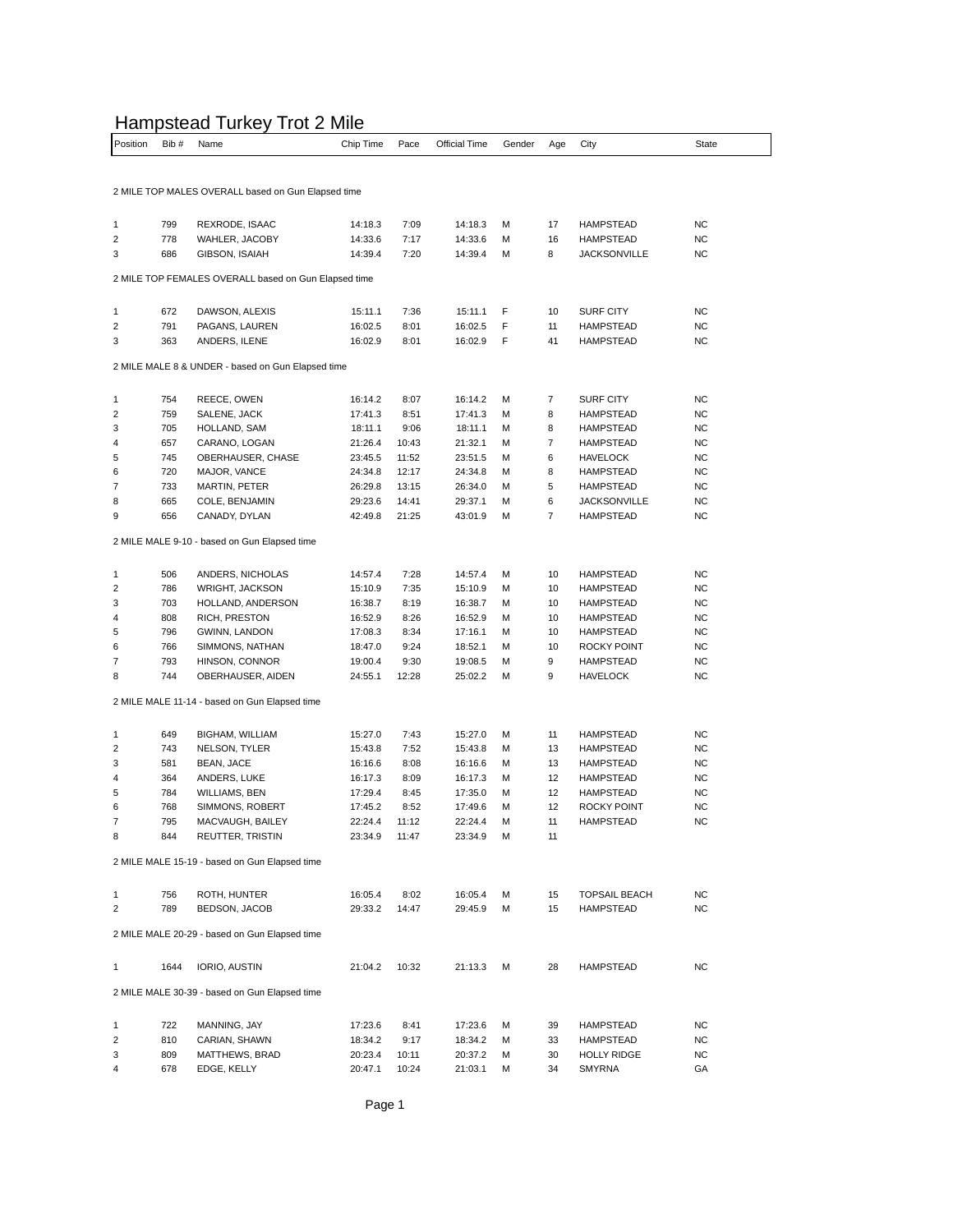| Position                | Bib#       | Name                                                | Chip Time          | Pace           | Official Time      | Gender | Age      | City                          | State                  |
|-------------------------|------------|-----------------------------------------------------|--------------------|----------------|--------------------|--------|----------|-------------------------------|------------------------|
| 5                       | 701        | HERRERA, JOSE                                       | 21:30.3            | 10:45          | 21:30.3            | M      | 30       | <b>HAMPSTEAD</b>              | <b>NC</b>              |
| 6                       | 676        | DUNBAR, DENNIS                                      | 21:13.9            | 10:36          | 21:42.7            | М      | 34       | <b>SNEADS FERRY</b>           | <b>NC</b>              |
| 7                       | 698        | <b>HEDRICK, TOM</b>                                 | 23:24.8            | 11:42          | 23:38.9            | M      | 39       | <b>HOLLY RIDGE</b>            | ΝC                     |
| 8                       | 710        | JACKSON JR, JOHN                                    | 24:36.0            | 12:18          | 24:54.8            | M      | 37       | <b>HAMPSTEAD</b>              | NC                     |
| 9                       | 545        | ARCE, LUIS                                          | 28:13.9            | 14:06          | 28:25.7            | M      | 39       | <b>HAMPSTEAD</b>              | NC                     |
| 10                      | 717        | KNOWLES, CHRISTOPHER                                | 37:25.5            | 18:42          | 37:25.5            | M      | 32       | <b>DUNWOODY</b>               | GA                     |
|                         |            | 2 MILE MALE 40-49 - based on Gun Elapsed time       |                    |                |                    |        |          |                               |                        |
| 1                       | 762        | SALENE, SEAN                                        | 17:41.0            | 8:51           | 17:41.0            | M      | 46       | <b>HAMPSTEAD</b>              | NC                     |
| $\overline{\mathbf{c}}$ | 780        | <b>WALKER, RUSTY</b>                                | 17:59.4            | 8:59           | 18:25.9            | M      | 45       | <b>HAMPSTEAD</b>              | NC                     |
| 3                       | 704        | HOLLAND, ERIC                                       | 25:00.2            | 12:30          | 25:10.3            | M      | 44       | <b>HAMPSTEAD</b>              | NC                     |
| 4                       | 730        | MARTIN, CORY                                        | 26:28.9            | 13:14          | 26:34.3            | M      | 40       | <b>HAMPSTEAD</b>              | NC                     |
| 5                       | 688        | <b>GOLDBERG, MATTHEW</b>                            | 28:52.8            | 14:26          | 29:06.4            | M      | 49       | <b>HAMPSTEAD</b>              | ΝC                     |
| 6                       | 736        | MATHEWS, MIKE                                       | 36:16.6            | 18:08          | 36:16.6            | M      | 47       | <b>HAMPSTEAD</b>              | <b>NC</b>              |
|                         |            | 2 MILE MALE 50-59 - based on Gun Elapsed time       |                    |                |                    |        |          |                               |                        |
|                         |            |                                                     |                    |                |                    |        |          |                               |                        |
| 1                       | 753        | REECE, GILBERT                                      | 16:14.8            | 8:07           | 16:14.8            | M      | 50       | SURF CITY                     | <b>NC</b>              |
| $\overline{2}$          | 589        | BELLEZZA, STEVEN                                    | 18:32.6            | 9:16           | 18:32.6            | M      | 53       | <b>HAMPSTEAD</b>              | NC                     |
| 3                       | 691        | <b>GUDERIAN, MARTIN</b>                             | 19:59.4            | 9:59           | 19:59.4            | M      | 51       | <b>WILMINGTON</b>             | NC                     |
| 4                       | 772        | TALBERT, KIRK                                       | 22:33.6            | 11:17          | 22:41.5            | M      | 54       | <b>HAMPSTEAD</b>              | ΝC                     |
| 5                       | 805        | MCKAY, JAY                                          | 26:11.8            | 13:06          | 26:34.3            | M      | 55       | <b>JACKSONVILLE</b>           | <b>NC</b>              |
| 6                       | 707        | HORRELL, TRAVIS                                     | 29:36.7            | 14:48          | 29:51.4            | M      | 51       | <b>HAMPSTEAD</b>              | NC                     |
|                         |            | 2 MILE MALE 60-69 - based on Gun Elapsed time       |                    |                |                    |        |          |                               |                        |
| 1                       | 352        | ALLEN, SAM                                          | 27:30.6            | 13:45          | 27:51.8            | M      | 66       | <b>WILMINGTON</b>             | <b>NC</b>              |
|                         |            | 2 MILE MALE 70+ - based on Gun Elapsed time         |                    |                |                    |        |          |                               |                        |
| 1                       | 670        | COLLINS, RICHARD                                    | 33:37.9            | 16:49          | 33:54.7            | M      | 71       | <b>WILMINGTON</b>             | <b>NC</b>              |
| 2                       | 750        | PARKER, ROBERT                                      | 36:16.4            | 18:08          | 36:16.4            | M      | 71       | <b>HAMPSTEAD</b>              | <b>NC</b>              |
|                         |            | 2 MILE FEMALE 8 & UNDER - based on Gun Elapsed time |                    |                |                    |        |          |                               |                        |
|                         |            |                                                     |                    |                |                    |        |          |                               |                        |
| 1                       | 804        | TRODDEN, TANYA                                      | 19:07.5            | 9:34           | 19:07.5            | F      | 7        | SURF CITY                     | NC                     |
| 2                       | 683        | GARLAND, SADIE                                      | 19:17.7            | 9:39           | 19:17.7            | F      | 7        | <b>HAMPSTEAD</b>              | NC                     |
| 3                       | 666        | COLE, FAITH                                         | 22:49.3            | 11:24          | 23:01.9            | F      | 8        | <b>JACKSONVILLE</b>           | ΝC                     |
| 4                       | 729        | MARTIN, AMELIA                                      | 26:28.5            | 13:14          | 26:32.9            | F      | 8        | <b>HAMPSTEAD</b>              | <b>NC</b>              |
| 5                       | 726        | MARA, VIRGINIA LEA                                  | 29:39.3            | 14:49          | 29:52.4            | F      | 6        | <b>HAMPSTEAD</b>              | NC                     |
|                         |            | 2 MILE FEMALE 9-10 - based on Gun Elapsed time      |                    |                |                    |        |          |                               |                        |
| 1                       | 682        | GARLAND, EMMA                                       | 17:31.8            | 8:45           | 17:31.8            | F      | 10       | <b>HAMPSTEAD</b>              | NC                     |
| 2                       | 728        | MARSHBURN, AMELIA                                   | 18:11.9            | 9:06           | 18:11.9            | F      | 10       | HAMPSTEAD                     | <b>NC</b>              |
| 3                       | 785        | WILSON, SOPHIA                                      | 19:16.9            | 9:38           | 19:16.9            | F      | 10       | <b>HAMPSTEAD</b>              | <b>NC</b>              |
| 4                       | 731        | MARTIN, GRACE                                       | 19:19.2            | 9:39           | 19:24.6            | F      | 10       | <b>HAMPSTEAD</b>              | <b>NC</b>              |
|                         |            | GUDERIAN, SUMMER                                    | 20:36.4            |                |                    | F      | 10       |                               | NC.                    |
| 5                       | 692        | COKOR, IVEY                                         |                    | 10:18          | 20:36.4            |        |          | <b>WILMINGTON</b>             |                        |
| 6                       | 664        |                                                     | 21:59.8            | 10:59          | 21:59.8            | F      | 10       | HAMPSTEAD                     | NC.                    |
| 7                       | 607        | BIGHAM, ANNA                                        | 22:43.3            | 11:21          | 22:46.5            | F      | 10<br>9  | <b>HAMPSTEAD</b>              | NC.                    |
| 8                       | 719        | MAJOR, CARSON                                       | 23:09.8            | 11:34          | 23:09.8            | F      |          | <b>HAMPSTEAD</b>              | <b>NC</b>              |
| 9                       | 767        | SIMMONS, NORA                                       | 23:18.5            | 11:39          | 23:22.9            | F      | 9        | ROCKY POINT                   | NC.                    |
| 10                      | 577        | BAGWELL, EMMA                                       | 24:06.5            | 12:03          | 24:06.5            | F      | 10       | <b>WILMINGTON</b>             | <b>NC</b>              |
| 11                      | 774        | TAYLOR, KYLIE                                       | 26:24.4            | 13:12          | 26:41.3            | F      | 10       | WILMINGTON                    | ΝC                     |
| 12<br>13                | 528<br>675 | ARCE, ANDREA<br>DINKINS, KALYN                      | 28:14.2<br>36:09.1 | 14:07<br>18:04 | 28:25.8<br>36:14.4 | F<br>F | 10<br>10 | HAMPSTEAD<br><b>HAMPSTEAD</b> | <b>NC</b><br><b>NC</b> |
|                         |            | 2 MILE FEMALE 11-14 - based on Gun Elapsed time     |                    |                |                    |        |          |                               |                        |
|                         |            |                                                     |                    |                |                    |        |          |                               |                        |
| 1                       | 723        | MANNING, SOPHIA                                     | 19:44.0            | 9:52           | 19:44.0            | F      | 11       | <b>HAMPSTEAD</b>              | <b>NC</b>              |
| 2                       | 718        | LICATA, KALLI                                       | 21:30.6            | 10:45          | 21:30.6            | F      | 14       | <b>HAMPSTEAD</b>              | ΝC                     |
| 3                       | 737        | MAZZARA, SAMANTHA                                   | 21:30.9            | 10:45          | 21:30.9            | F      | 13       | HAMPSTEAD                     | <b>NC</b>              |
| 4                       | 538        | ARCE, KATIE                                         | 21:48.0            | 10:54          | 21:59.6            | F      | 12       | <b>HAMPSTEAD</b>              | NC.                    |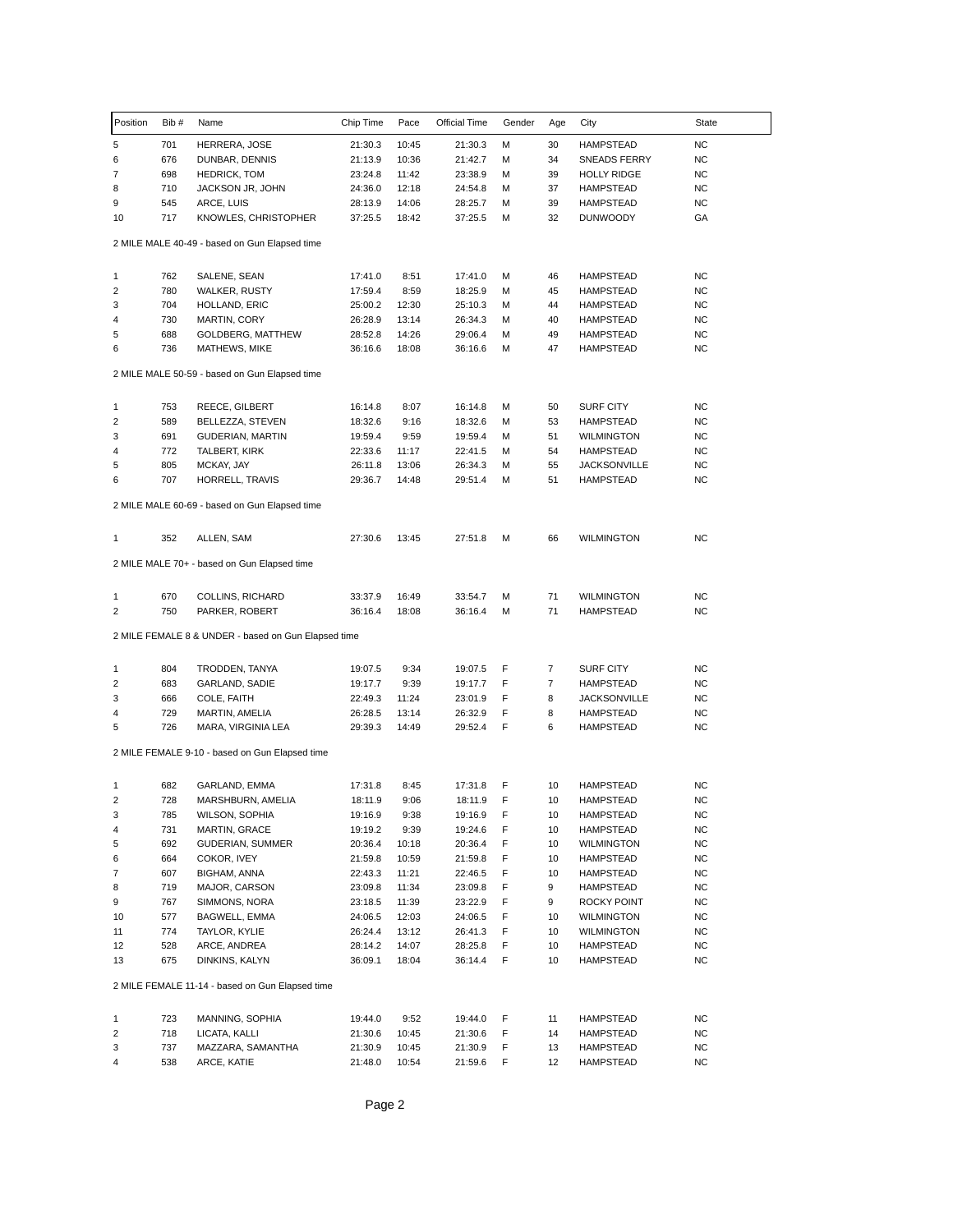| Position       | Bib# | Name                                            | Chip Time | Pace  | <b>Official Time</b> | Gender | Age | City                | State     |
|----------------|------|-------------------------------------------------|-----------|-------|----------------------|--------|-----|---------------------|-----------|
| 5              | 690  | GUDERIAN, BROOKE                                | 25:47.9   | 12:54 | 25:47.9              | F      | 14  | <b>WILMINGTON</b>   | <b>NC</b> |
| 6              | 740  | MOORE, ALAYNA                                   | 26:52.4   | 13:26 | 26:52.4              | F      | 14  | <b>HAMPSTEAD</b>    | <b>NC</b> |
| 7              | 758  | RUTHERFORD, MORGAN                              | 26:52.7   | 13:26 | 26:52.7              | F      | 14  | <b>HAMPTEAD</b>     | NC        |
| 8              | 760  | SALENE, KATIE                                   | 27:21.7   | 13:41 | 27:30.4              | F      | 11  | <b>HAMPSTEAD</b>    | <b>NC</b> |
| 9              | 715  | <b>KELLER, SYDNEY</b>                           | 39:47.5   | 19:53 | 39:58.2              | F      | 12  | <b>HAMPSTEAD</b>    | <b>NC</b> |
|                |      | 2 MILE FEMALE 15-19 - based on Gun Elapsed time |           |       |                      |        |     |                     |           |
| 1              | 802  | TULLOCH, SARAH                                  | 17:37.2   | 8:49  | 17:37.2              | F      | 15  | <b>WILMINGTON</b>   | <b>NC</b> |
| $\overline{2}$ | 673  | DIBIASE, AVA                                    | 20:31.9   | 10:15 | 20:31.9              | F      | 15  | HAMPSTEAD           | NC        |
| 3              | 735  | MATHEWS, MADELINE                               | 24:49.9   | 12:24 | 24:49.9              | F      | 17  | <b>HAMPSTEAD</b>    | NC        |
| 4              | 787  | <b>GRIMES, EMILY</b>                            | 26:12.7   | 13:06 | 26:12.7              | F      | 18  | <b>HAMPSTEAD</b>    | NC        |
| 5              | 696  | HARDEE, DANIELLE                                | 26:18.2   | 13:09 | 26:34.5              | F      | 15  | <b>WILMINGTON</b>   | <b>NC</b> |
|                |      | 2 MILE FEMALE 20-29 - based on Gun Elapsed time |           |       |                      |        |     |                     |           |
| 1              | 653  | <b>BUONICONTI, TIFFANY</b>                      | 18:57.4   | 9:28  | 18:57.4              | F      | 24  | <b>WILMINGTON</b>   | <b>NC</b> |
| 2              | 1643 | IORIO, ALANNA                                   | 21:03.9   | 10:32 | 21:13.3              | F      | 28  | <b>HAMPSTEAD</b>    | NC        |
| 3              | 775  | THOMASON, AMANDA                                | 21:30.8   | 10:45 | 21:51.5              | F      | 24  | <b>HAMPSTEAD</b>    | NC        |
| 4              | 813  | LANGR, KATELYN                                  | 21:45.5   | 10:52 | 22:16.1              | F      | 24  | <b>SNEADS FERRY</b> | NC        |
| 5              | 773  | TALBERT, SARAH                                  | 22:19.3   | 11:09 | 22:27.9              | F      | 21  | <b>HAMPSTEAD</b>    | NC        |
| 6              | 659  | CASEY, TORI                                     | 26:33.1   | 13:17 | 26:51.5              | F      | 25  | <b>WILMINGTON</b>   | <b>NC</b> |
| 7              | 684  | GIANNECCHINI, SAMANTHA                          | 27:42.0   | 13:51 | 27:42.0              | F      | 22  | <b>SNEADS FERRY</b> | <b>NC</b> |
| 8              | 765  | SIEGEL, LEAH                                    | 29:47.3   | 14:54 | 30:08.9              | F      | 26  | <b>HAMPSTEAD</b>    | <b>NC</b> |
| 9              | 679  | FARR, HALEY                                     | 35:38.0   | 17:49 | 35:44.5              | F      | 21  | <b>WILMINGTON</b>   | <b>NC</b> |
|                |      | 2 MILE FEMALE 30-39 - based on Gun Elapsed time |           |       |                      |        |     |                     |           |
| 1              | 771  | SWEET, NICOLE                                   | 18:55.4   | 9:28  | 19:22.3              | F      | 31  | <b>HAMPSTEAD</b>    | <b>NC</b> |
| 2              | 650  | <b>BJORNSTAD, EMILY</b>                         | 20:28.4   | 10:14 | 20:41.9              | F      | 38  | <b>HAMPSTEAD</b>    | <b>NC</b> |
| 3              | 727  | MARSH, REBECCA                                  | 20:50.4   | 10:25 | 20:50.4              | F      | 35  | <b>HAMPSTEAD</b>    | <b>NC</b> |
| 4              | 788  | HAROMAN, KIM                                    | 20:47.4   | 10:24 | 20:58.3              | F      | 36  | <b>HAMPSTEAD</b>    | NC        |
| 5              | 614  | BIGHAM, JAIME                                   | 21:09.9   | 10:34 | 21:17.2              | F      | 37  | <b>HAMPSTEAD</b>    | NC        |
| 6              | 812  | DOWD, NAREERAT                                  | 21:30.7   | 10:45 | 21:48.4              | F      | 37  | ROCKY POINT         | NC        |
| 7              | 674  | DINKINS, JENNIFER                               | 22:20.9   | 11:10 | 22:26.1              | F      | 38  | <b>HAMPSTEAD</b>    | NC        |
| 8              | 798  | BECK, KBAA                                      | 22:38.2   | 11:19 | 22:44.7              | F      | 35  | <b>HAMPSTEAD</b>    | NC        |
| 9              | 797  | <b>GWINN, APRIL</b>                             | 22:30.5   | 11:15 | 22:46.0              | F      | 31  | <b>HAMPSTEAD</b>    | NC        |
| 10             | 763  | SEARLES, ALISON                                 | 23:07.5   | 11:34 | 23:21.1              | F      | 38  | <b>HAMPSTEAD</b>    | <b>NC</b> |
| 11             | 677  | DUNBAR, LINSEY                                  | 23:02.1   | 11:31 | 23:30.3              | F      | 33  | <b>SNEADS FERRY</b> | NC        |
| 12             | 578  | BAGWELL, TARA                                   | 24:28.9   | 12:14 | 24:29.5              | F      | 36  | <b>WILMINGTON</b>   | <b>NC</b> |
| 13             | 693  | HAAS, KRISTI                                    | 24:13.0   | 12:06 | 24:38.2              | F      | 38  | <b>HAMPSTEAD</b>    | NC        |
| 14             | 709  | JACKSON, JENNIE                                 | 24:36.1   | 12:18 | 24:54.7              | F      | 33  | <b>HAMPSTEAD</b>    | NC        |
| 15             | 746  | OBERHAUSER, RACHEL                              | 24:56.8   | 12:28 | 25:02.9              | F      | 33  | <b>HAVELOCK</b>     | NC        |
| 16             | 800  | REUTTER, JESSI                                  | 25:59.0   | 12:59 | 25:59.0              | F      | 38  | <b>HAMPSTEAD</b>    | ΝC        |
| 17             | 712  | KARASZEWSKI, JAMIE                              | 26:11.1   | 13:06 | 26:33.6              | F      | 32  | ROCKY POINT         | <b>NC</b> |
| 18             | 658  | CARTER, HOLLY                                   | 26:22.6   | 13:11 | 26:34.9              | F      | 34  | <b>SURF CITY</b>    | <b>NC</b> |
| 19             | 697  | HARDEE, JOCELYN                                 | 26:26.4   | 13:13 | 26:43.0              | F      | 34  | <b>WILMINGTON</b>   | <b>NC</b> |
| 20             | 782  | WALLER, MICHELLE                                | 26:30.3   | 13:15 | 26:47.5              | F      | 35  | <b>WILMINGTON</b>   | <b>NC</b> |
| 21             | 739  | METZ, RANDI                                     | 29:31.2   | 14:45 | 29:41.2              | F      | 34  | ROCKY POINT         | NC        |
| 22             | 748  | OREILLY, ALISHA                                 | 29:47.3   | 14:54 | 30:08.9              | F      | 35  | <b>HAMPSTEAD</b>    | NC        |
|                |      | 2 MILE FEMALE 40-49 - based on Gun Elapsed time |           |       |                      |        |     |                     |           |
| 1              | 755  | ROCK, PAULA                                     | 18:50.0   | 9:25  | 18:50.0              | F      | 43  | <b>HAMPSTEAD</b>    | <b>NC</b> |
| 2              | 732  | MARTIN, KATY                                    | 19:20.1   | 9:40  | 19:24.6              | F      | 41  | <b>HAMPSTEAD</b>    | <b>NC</b> |
| 3              | 724  | MANNING, TINA                                   | 21:10.2   | 10:35 | 21:17.2              | F      | 41  | <b>HAMPSTEAD</b>    | <b>NC</b> |
| 4              | 764  | SHARPE, TINA                                    | 21:26.9   | 10:43 | 21:26.9              | F      | 43  | <b>HAMPSTEAD</b>    | <b>NC</b> |
| 5              | 752  | REECE, DONNA                                    | 21:44.1   | 10:52 | 21:44.1              | F      | 48  | SURF CITY           | NC        |
| 6              | 776  | THOMASON, LEIGH                                 | 21:30.2   | 10:45 | 21:50.9              | F      | 46  | <b>HAMPSTEAD</b>    | NC        |
| 7              | 781  | WALKER, TIFFANY                                 | 21:49.6   | 10:54 | 22:02.0              | F      | 43  | <b>HAMPSTEAD</b>    | NC        |
| 8              | 716  | KENT, KIMBERLY                                  | 23:52.1   | 11:56 | 23:59.4              | F      | 45  | <b>HAMPSTEAD</b>    | <b>NC</b> |
| 9              | 654  | BURRILL, LAURA                                  | 24:39.2   | 12:19 | 24:58.1              | F      | 40  | CAROLINA BEACH NC   | <b>NC</b> |
| 10             | 713  | KELLER, CHRIS                                   | 24:46.3   | 12:23 | 24:58.5              | F      | 41  | <b>HAMPSTEAD</b>    | <b>NC</b> |
| 11             | 706  | HOLLAND, SHANNON                                | 25:01.3   | 12:30 | 25:11.3              | F      | 45  | <b>HAMPSTEAD</b>    | NC        |